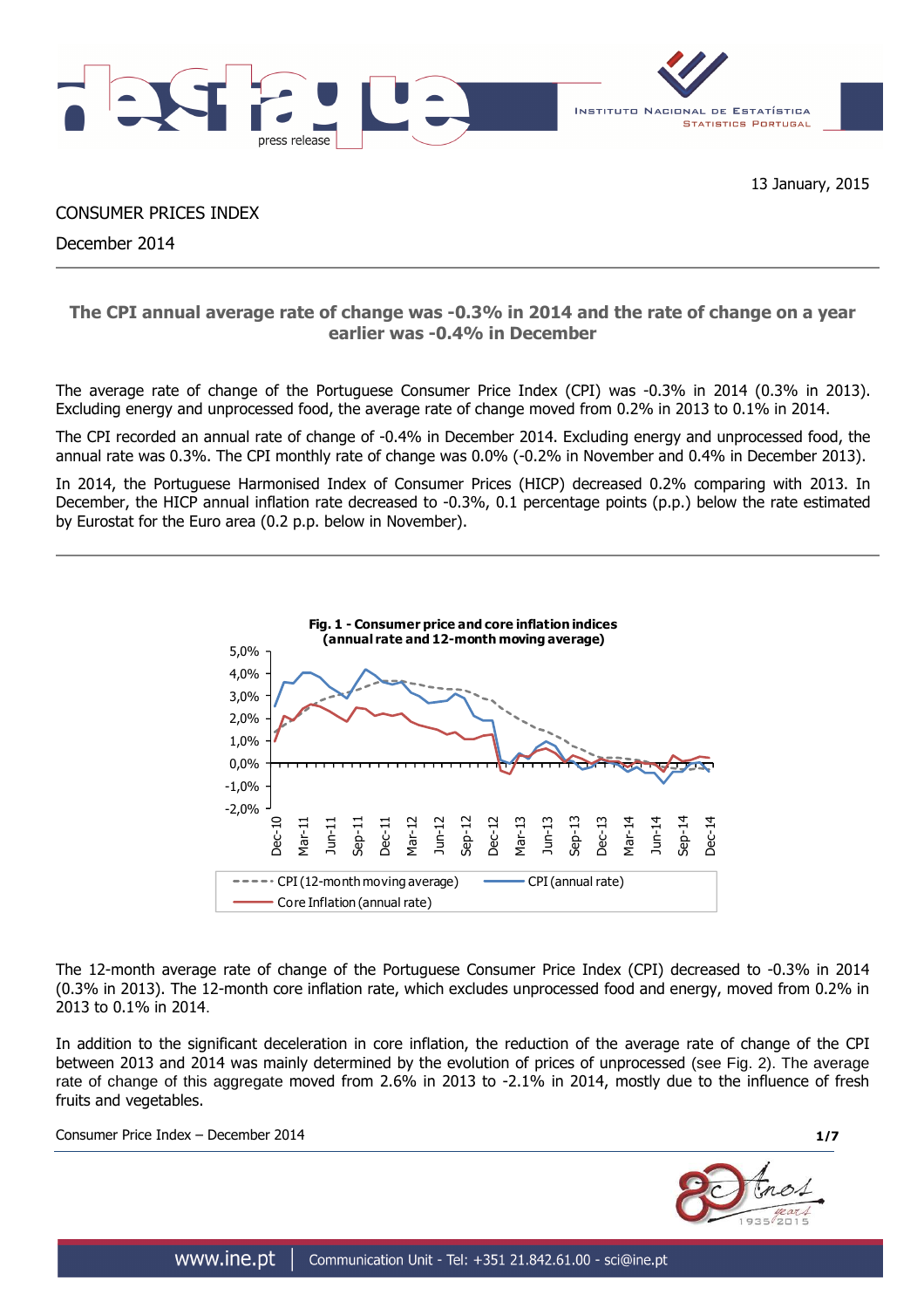

.

 $\overline{a}$ 



The prices of energy products also contributed to the reduction of the CPI in 2014, recording a rate of change of -1.4% in 2014 (-0.7% in 2013), mainly due to the decrease in fuel prices.



In December 2013, the annual inflation rate measured by the CPI decreased 0.4 p.p. to -0.4%, comparing with the previous month.

The largest downward pressure on the overall annual change rate came from decreases in the prices of COICOP division 7 (Transports).

The annual core inflation rate, measured by the CPI excluding energy and unprocessed food, was 0.3% in December (0.3% in November).

The CPI monthly rate was 0.0% (-0.2% in November 2014 and 0.4% in December 2013). The main upward contribution came from changes in the prices of the COICOP division 9 (Recreation and culture) and division 7 (Transports). The largest downward pressure came from changes in prices of COICOP division 3 (Clothing and footwear).

In December 2013, the HICP 12-month average rate decreased to -0.2% (-0.1% in November 2014).

In November 2014 the Portuguese HICP 12-month average rate was 0.6 p.p. lower than the rate observed for the Euro-area. Accordingly with Eurostat's flash estimate for the whole area<sup>1</sup>, this difference remains the same in December.

The HICP annual rate of change was -0.3% (0.1% in November 2014). The HICP monthly rate of change was 0.0% (-0.4% and 0.3% respectively in the previous month and in December 2013). In November 2014 the annual rate of change of the Euro area was 0.2 p.p. higher than the annual rate of change of the Portuguese HICP. That difference is estimated to decrease to 0.1 p.p. in December 2014.

Consumer Price Index – December 2014 **2/7**  $<sup>1</sup>$  Estimate for the annual rate of change of the Euro area HICP, published  $07<sup>th</sup>$  January 2015.</sup>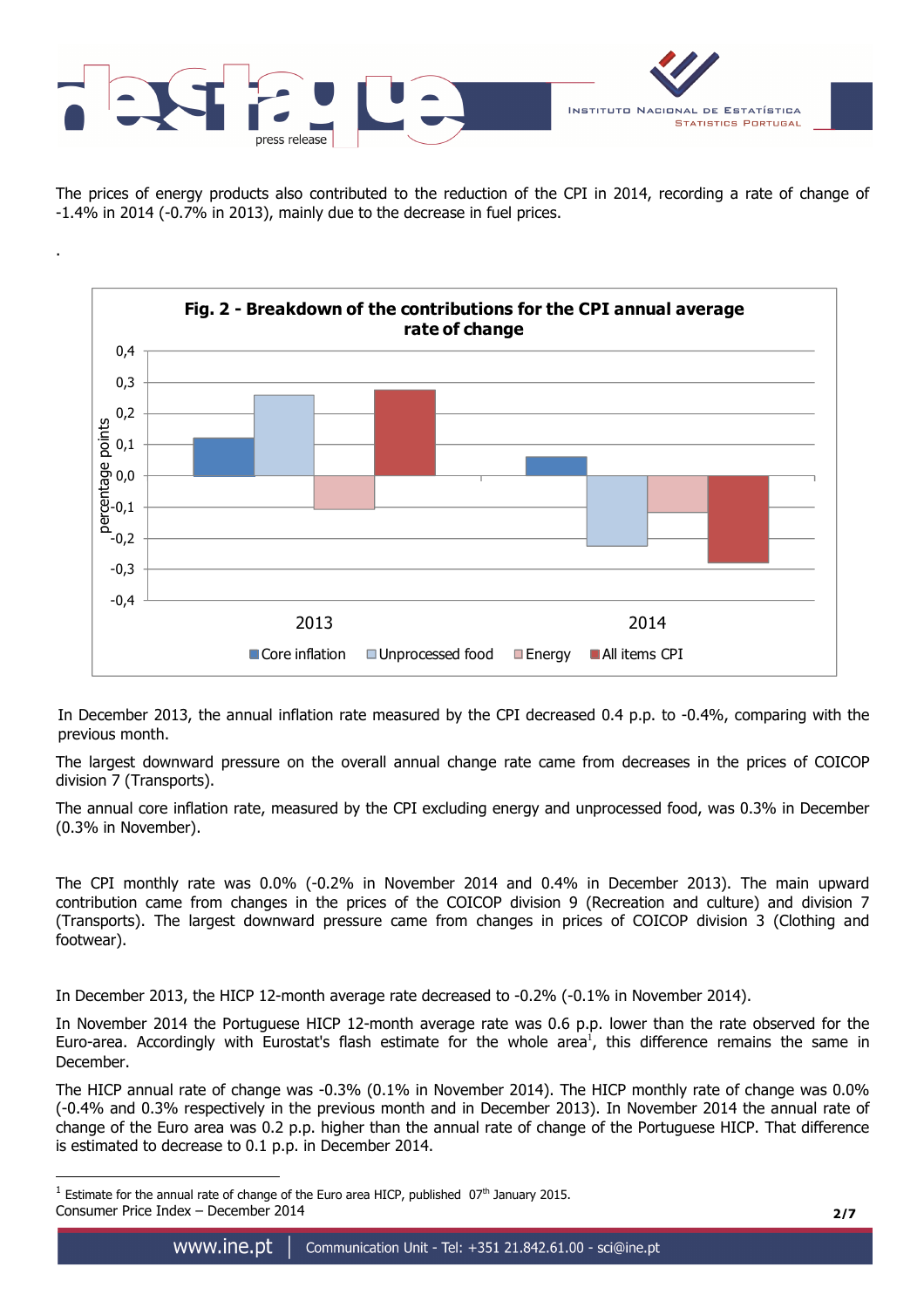



## **Housing Rents**

The average value of rents by net area for the whole country recorded an average rate of change of 4.4% in 2014, with the Lisboa region presenting the most significant contribution (rate of change of 7.2%).

In December 2014, compared with November 2013, the average value of rents by net area for the whole country increased 0.1% (identical to the previous month).

The main increase was observed in the Norte region, where the value of rents by net area increased 0.3%. The most relevant decrease was recorded in the Algarve region (-1.3%).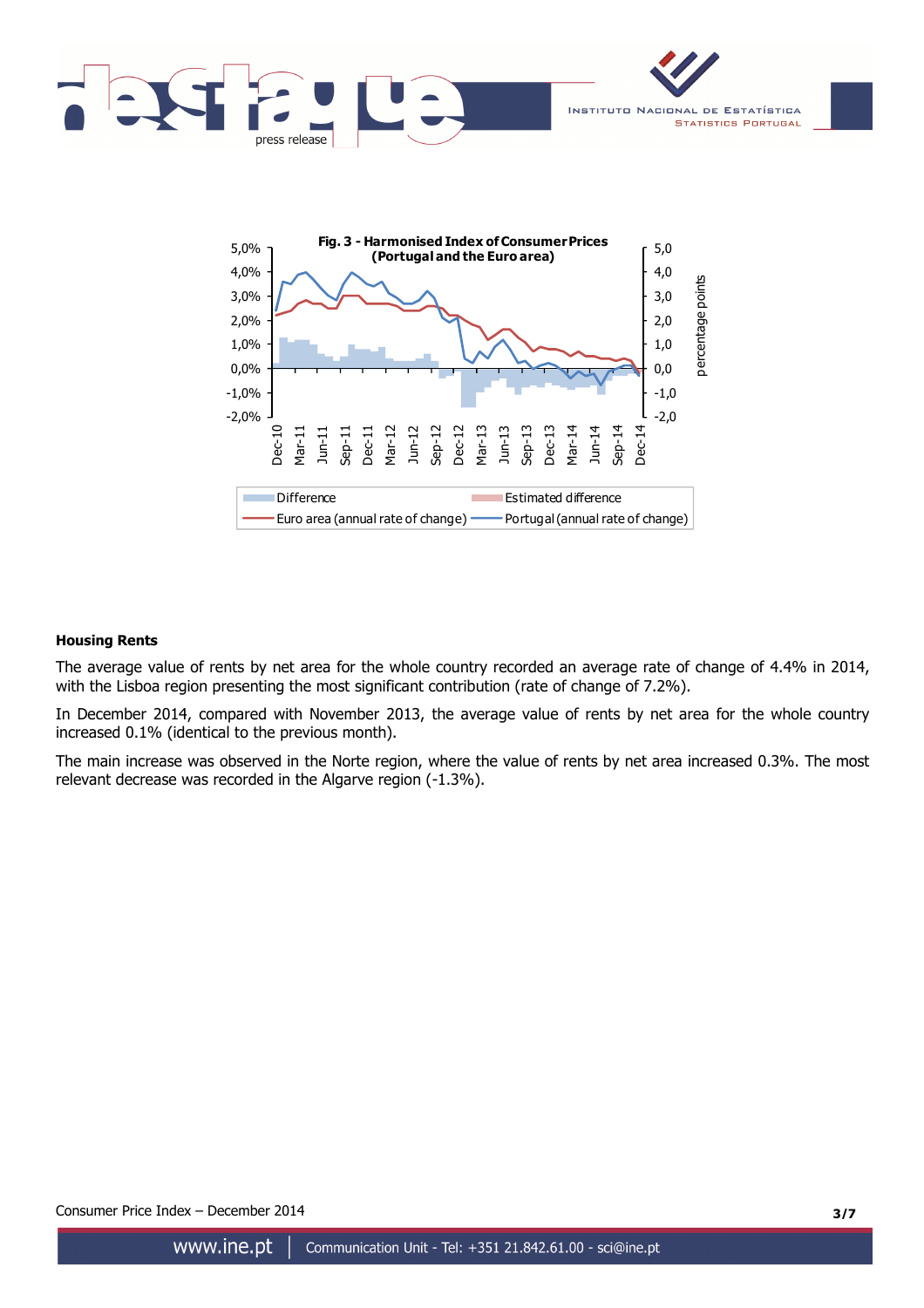



## **Consumer Price Index**

The Consumer Price Index (CPI) measures the change over time of the prices of a certain basket of goods and services bought by a "typical" consumer. The CPI has been designed to capture price changes and not to measure price levels. The CPI 2012=100 weighting structure and the sample of goods and services included in the basket are a result of the combination of three fundamental sources of information recently made available: the 2011 Census, the Household Expenditure Survey 2010/2011 and the final 2010 and preliminary 2011 results of the Portuguese National Accounts. Administrative data at a more detailed level is also used.

From 2013 onwards the CPI will be updated every year in a more effective way with the most recent information on prices and quantities.

The CPI is compiled through the aggregation of seven regional price indexes and the goods and services included in the index are grouped according to the COICOP classification.

#### **Table 1: CPI - COICOP<sup>1</sup> Divisions**

| 01 | Food and non-alcoholic beverages                                         | 07 | Transports                       |
|----|--------------------------------------------------------------------------|----|----------------------------------|
| 02 | Alcoholic beverages and tobacco                                          | 08 | Communications                   |
| 03 | Clothing and footwear                                                    | 09 | Recreation and culture           |
| 04 | Housing, water, electricity, gas and other fuels                         | 10 | Education                        |
| 05 | Furnishings, household equipment and routine maintenance of the house 11 |    | Restaurants and hotels           |
| 06 | Health                                                                   |    | Miscellaneous goods and services |

 $1$ COICOP: Classification Of Individual Consumption by Purpose

#### **Monthly rate**

The monthly rate is the change in the index of a certain month compared with the index of the previous month expressed as a percentage. Although up-to-date, this measure can be affected by seasonal and other effects.

#### **Annual rate**

The annual rate is the change in the index of a certain month compared with the index of the same month in the previous year expressed as a percentage. In the presence of a stable seasonal pattern, seasonal effects do not influence this measure.

#### **12-month average rate**

The 12-month average rate is the change in the average index of one year compared with the average index of the previous year expressed as a percentage. This moving average is less sensitive to transient changes in prices.

#### **Core inflation index (all items CPI excluding unprocessed food and energy products)**

The core inflation index is compiled by excluding the prices of unprocessed food and energy products from the all items CPI. The primary objective of this index is to capture the underlying inflation pressures in the economy.

#### **Harmonised Index of Consumer Prices**

The Harmonised Index of Consumer Prices (HICP) is compiled in each member state of the European Union for the purposes of inflation comparisons across EU countries, as required by the Treaty on European Union'. This index plays an important role as a guideline for the achievement of the European System of Central Banks primary objective: price stability. In 1998, the European Central Bank adopted the HICP as "the most appropriate price measure" for its definition of price stability in the Euro area<sup>2</sup>.

The current HICP (2005 = 100) is produced in each Member State following a harmonized methodology developed by experts in the field of price statistics, under the Eurostat's "Price Statistics Working Group". From the methodological point of view, there are no major differences between the HICP and CPI. However, the different scope of coverage leads to differences in the weighting structure, mainly in Restaurants and hotels. This is mostly an effect of the inclusion of non-residents expenditure ("tourists") in the HICP and the corresponding exclusion from the CPI.

Additional information on the methodology of the HICP can be found on the Eurostat website at http://epp.eurostat.ec.europa.eu/portal/page/portal/hicp/introduction.

 $\overline{\phantom{a}}$  , and the set of the set of the set of the set of the set of the set of the set of the set of the set of the set of the set of the set of the set of the set of the set of the set of the set of the set of the s 1 - Article 109j and protocol on the convergence criteria referred to in that article.

2 - "A stability oriented monetary policy strategy for the ESCB". ECB press notice released on 13 October 1998.

Consumer Price Index – December 2014 **4/7**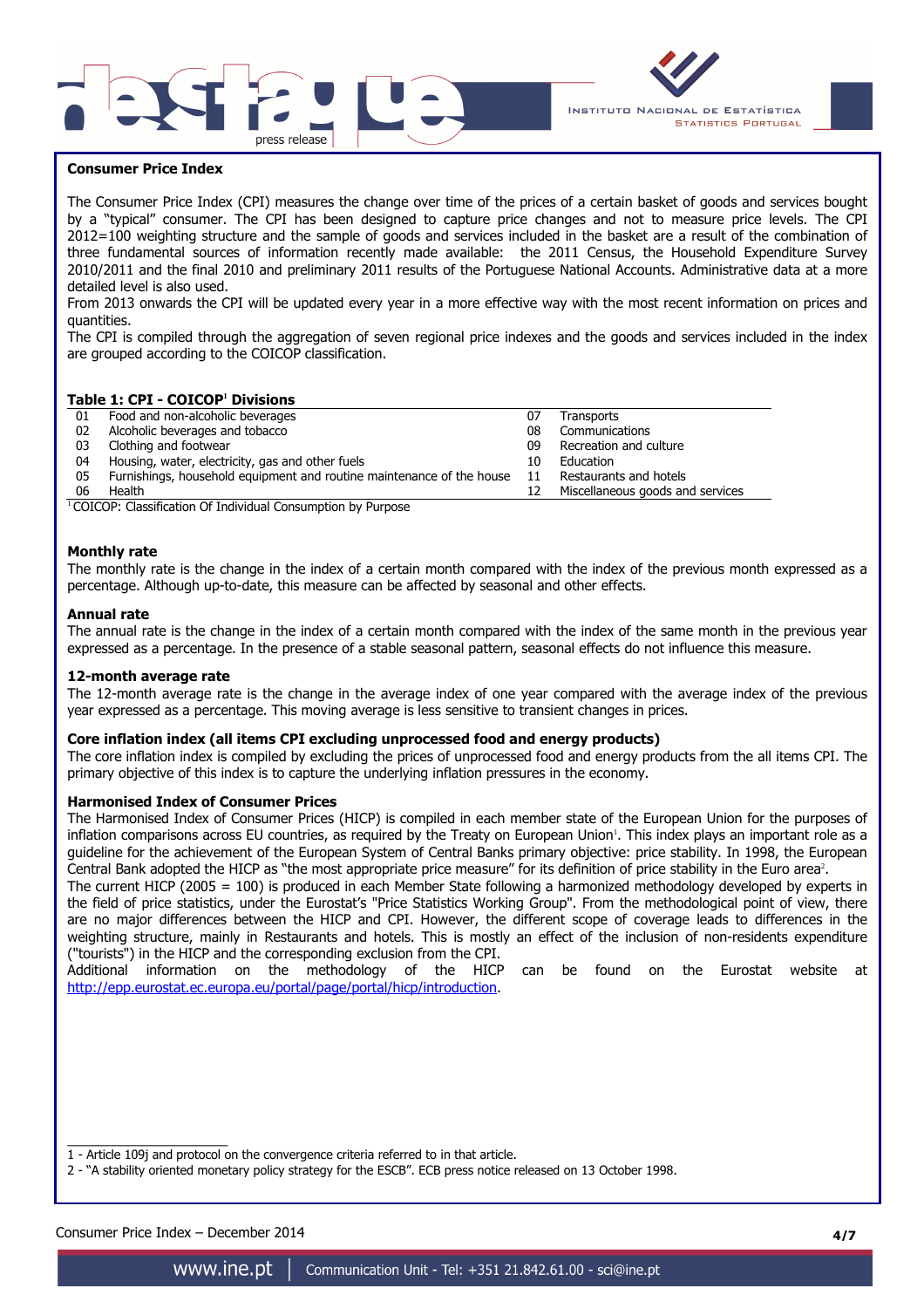



## **Table 2: CPI and HICP 2013 weighting structure**

|    | $COICOP1$ divisions                                                   | <b>CPI</b> | <b>HICP</b> |
|----|-----------------------------------------------------------------------|------------|-------------|
| 01 | Food and non-alcoholic beverages                                      | 196,1      | 191,1       |
| 02 | Alcoholic beverages and tobacco                                       | 35,8       | 35,4        |
| 03 | Clothing and footwear                                                 | 66,6       | 66,2        |
| 04 | Housing, water, electricity, gas and other fuels                      | 92,9       | 89,6        |
| 05 | Furnishings, household equipment and routine maintenance of the house | 63,8       | 62,5        |
| 06 | Health                                                                | 70,2       | 65,1        |
| 07 | Transport                                                             | 143,4      | 144,7       |
| 08 | Communication                                                         | 36,9       | 35,9        |
| 09 | Recreation and culture                                                | 78,6       | 68,5        |
| 10 | Education                                                             | 15,6       | 15,2        |
| 11 | Restaurants and hotels                                                | 94,9       | 123,0       |
| 12 | Miscellaneous goods and services                                      | 105,2      | 102,7       |
| 00 | All items                                                             | 1000.0     | 1000.0      |

<sup>1</sup>COICOP: Classification Of Individual Consumption by Purpose.

## **Presentation of data and rounding rules**

With the release of the January 2013 CPI indices are published with base 100 in the year 2012. Due to rounding procedures, those indices may not reproduce exactly the published rates of change. However, one should bear in mind that the published rates keep unchanged.

In this press release the descriptive analysis is based on values rounded to one decimal.

#### **Next press release**

The January 2015 CPI/HICP will be released on February 11<sup>th</sup> 2015

Consumer Price Index – December 2014 **5/7**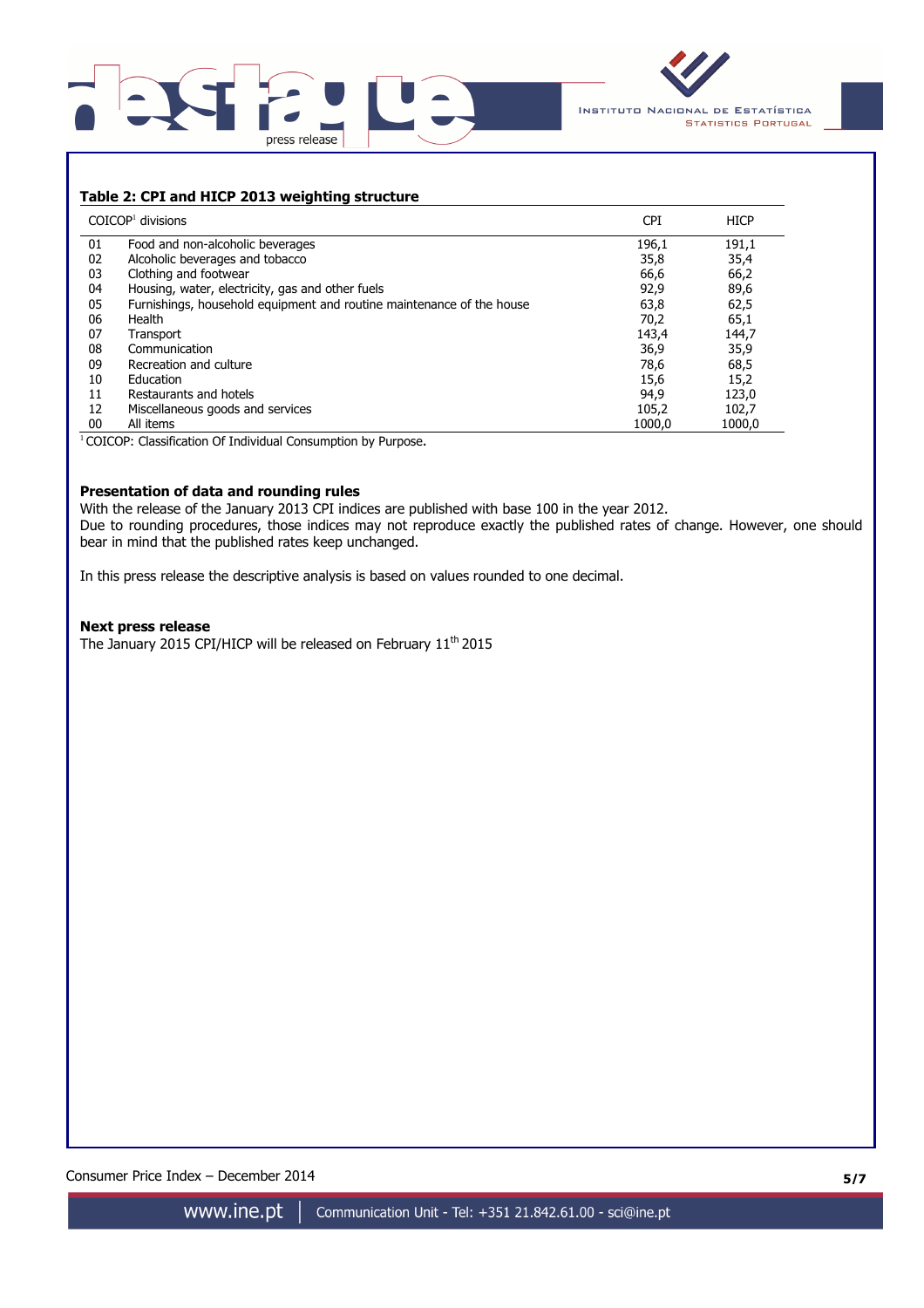



# CPI rate of change (index division and all items CPI)

|                 |                 | <b>All-items</b><br>Index divisions $(1)$ |                                                                    |      |         |                 |                     |         |         |      |      |         |         |  |  |
|-----------------|-----------------|-------------------------------------------|--------------------------------------------------------------------|------|---------|-----------------|---------------------|---------|---------|------|------|---------|---------|--|--|
|                 | 01              | 02                                        | 03                                                                 | 04   | 05      | 06              | 07                  | 08      | 09      | 10   | 11   | 12      |         |  |  |
|                 |                 |                                           |                                                                    |      |         |                 | Annual average rate |         |         |      |      |         |         |  |  |
| 2012            | 3.20            | 4.74                                      | $-5.24$                                                            | 8.72 | $-0.47$ | 0.35            | 3.27                | 0.46    | 0.91    | 1.50 | 4.47 | 1.11    | 2.77    |  |  |
| 2013            | 1.94            | 4.05                                      | $-3.31$                                                            | 2.15 | $-0.51$ | 1.49            | $-2.32$             | 0.45    | 0.41    | 1.18 | 1.65 | $-0.61$ | 0.27    |  |  |
| 2014            | $-1.34$         | 3.09                                      | $-2.11$                                                            | 2.22 | $-0.38$ | 0.66            | $-1.20$             | 1.10    | $-1.49$ | 0.43 | 0.97 | $-0.46$ | $-0.28$ |  |  |
|                 |                 |                                           |                                                                    |      |         |                 | Annual rate         |         |         |      |      |         |         |  |  |
| 2012 December   | 3.21            | 4.79                                      | $-4.84$                                                            | 5.02 | $-0.45$ | $-1.77$         | 1.67                | 0.78    | 1.81    | 1.42 | 4.53 | 0.36    | 1.92    |  |  |
|                 |                 |                                           |                                                                    |      |         |                 |                     |         |         |      |      |         |         |  |  |
| 2013 January    | 2.29            | 5.00                                      | $-5.19$                                                            | 3.60 | $-0.41$ | $-3.01$         | $-1.42$             | $-1.45$ | 2.08    | 1.44 | 2.15 | $-0.36$ | 0.17    |  |  |
| February        | 2.00            | 5.12                                      | $-4.94$                                                            | 3.48 | $-0.25$ | $-1.68$         | $-1.60$             | $-0.41$ | 0.92    | 1.41 | 1.60 | $-0.34$ | $-0.03$ |  |  |
| March           | 2.15            | 4.46                                      | $-4.53$                                                            | 3.11 | $-0.24$ | $-0.83$         | $-1.96$             | $-0.58$ | 1.60    | 1.44 | 1.81 | $-0.02$ | 0.45    |  |  |
| April           | 2.02            | 3.74                                      | $-3.63$                                                            | 2.67 | $-0.21$ | 0.14            | $-4.38$             | 0.15    | 1.44    | 1.45 | 1.95 | 0.07    | 0.18    |  |  |
| May             | 3.10            | 4.06                                      | $-3.55$                                                            | 2.42 | $-0.41$ | 2.04            | $-3.42$             | 0.50    | 0.88    | 1.49 | 2.31 | 0.00    | 0.71    |  |  |
| June            | 2.84            | 3.98                                      | $-3.40$                                                            | 2.20 | $-0.13$ | 2.57            | $-1.52$             | 0.53    | 0.83    | 1.49 | 2.18 | $-0.10$ | 0.98    |  |  |
| July            | 2.45            | 2.61                                      | $-1.23$                                                            | 1.99 | $-0.33$ | 2.97            | 0.05                | 0.80    | 0.08    | 1.49 | 1.88 | $-1.26$ | 0.76    |  |  |
| August          | 2.94            | 3.30                                      | $-2.86$                                                            | 1.84 | $-0.73$ | 3.47            | $-1.77$             | 0.78    | $-0.63$ | 1.47 | 2.04 | $-1.48$ | 0.15    |  |  |
| September       | 1.90            | 3.51                                      | $-2.12$                                                            | 1.44 | $-0.54$ | 3.53            | $-3.68$             | 0.85    | $-0.07$ | 1.45 | 1.56 | $-1.02$ | 0.12    |  |  |
| October         | 0.48            | 4.15                                      | $-2.80$                                                            | 1.09 | $-0.76$ | 3.19            | $-4.05$             | 1.14    | $-0.49$ | 0.39 | 1.11 | $-0.98$ | $-0.25$ |  |  |
| November        | 0.53            | 4.48                                      | $-3.08$                                                            | 1.13 | $-0.96$ | 3.00            | $-3.47$             | 1.57    | $-0.68$ | 0.33 | 0.70 | $-0.99$ | $-0.15$ |  |  |
| December        | 0.61            | 4.27                                      | $-2.65$                                                            | 0.94 | $-1.10$ | 3.00            | $-0.54$             | 1.55    | $-1.03$ | 0.31 | 0.55 | $-0.81$ | 0.20    |  |  |
| 2014 January    | 0.20            | 4.26                                      | $-2.63$                                                            | 2.15 | $-1.18$ | 1.37            | $-1.38$             | 3.39    | $-1.40$ | 0.29 | 0.61 | $-0.44$ | 0.06    |  |  |
| February        | $-0.05$         | 3.71                                      | $-2.26$                                                            | 2.27 | $-1.00$ | 1.01            | $-1.89$             | 2.45    | $-0.95$ | 0.36 | 0.63 | $-0.39$ | $-0.08$ |  |  |
| March           | $-0.42$         | 2.22                                      | $-1.02$                                                            | 2.10 | $-0.92$ | 0.78            | $-3.08$             | 1.98    | $-1.48$ | 0.40 | 0.17 | $-0.43$ | $-0.37$ |  |  |
| April           | $-0.93$         | 2.36                                      | $-1.82$                                                            | 2.10 | $-0.91$ | 0.16            | 0.26                | 1.61    | $-1.33$ | 0.46 | 0.13 | $-0.70$ | $-0.14$ |  |  |
| May             | $-2.33$         | 2.14                                      | $-1.65$                                                            | 2.15 | $-0.83$ | 0.29            | $-0.52$             | 1.58    | $-1.18$ | 0.41 | 0.65 | $-0.72$ | $-0.44$ |  |  |
| June            | $-2.53$         | 2.88                                      | $-1.45$                                                            | 2.32 | $-1.00$ | 0.74            | 0.15                | 0.36    | $-1.80$ | 0.40 | 0.62 | $-0.63$ | $-0.42$ |  |  |
| July            | $-3.05$         | 3.11                                      | $-7.45$                                                            | 2.15 | $-0.77$ | 0.81            | 0.09                | 0.37    | $-1.94$ | 0.36 | 0.84 | 0.22    | $-0.87$ |  |  |
| August          | $-3.17$         | 3.38                                      | $-0.67$                                                            | 2.18 | $-0.34$ | 0.71            | 0.58                | 0.39    | $-0.99$ | 0.37 | 1.28 | $-0.24$ | $-0.36$ |  |  |
| September       | $-2.19$         | 3.70                                      | $-0.98$                                                            | 2.34 | $-0.60$ | 0.81            | $-1.09$             | $-0.14$ | $-2.41$ | 0.37 | 1.94 | $-0.63$ | $-0.37$ |  |  |
| October         | $-0.63$         | 3.17                                      | $-2.20$                                                            | 2.62 | 0.72    | 0.39            | $-1.39$             | 0.68    | $-1.46$ | 0.57 | 1.63 | $-0.70$ | 0.00    |  |  |
| November        | $-0.53$         | 3.13                                      | $-1.63$                                                            | 2.40 | 1.15    | 0.46            | $-1.84$             | 0.27    | $-1.72$ | 0.57 | 1.44 | $-0.42$ | 0.02    |  |  |
| December        | $-0.38$         | 3.09                                      | $-1.84$                                                            | 1.92 | 1.12    | 0.32            | $-4.38$             | 0.28    | $-1.24$ | 0.60 | 1.64 | $-0.48$ | $-0.36$ |  |  |
|                 |                 |                                           |                                                                    |      |         |                 |                     |         |         |      |      |         |         |  |  |
| <b>Symbols:</b> | estimated<br>f. |                                           | Po provisional                                                     |      |         | x not available |                     |         |         |      |      |         |         |  |  |
| Note:           |                 |                                           | (1) The names of the divisions are given in the explanatory notes. |      |         |                 |                     |         |         |      |      |         |         |  |  |

INE - Portugal Source:

Consumer Price Index December 2014 **6/7**

www.ine.pt | Communication Unit - Tel: +351 21.842.61.00 - sci@ine.pt